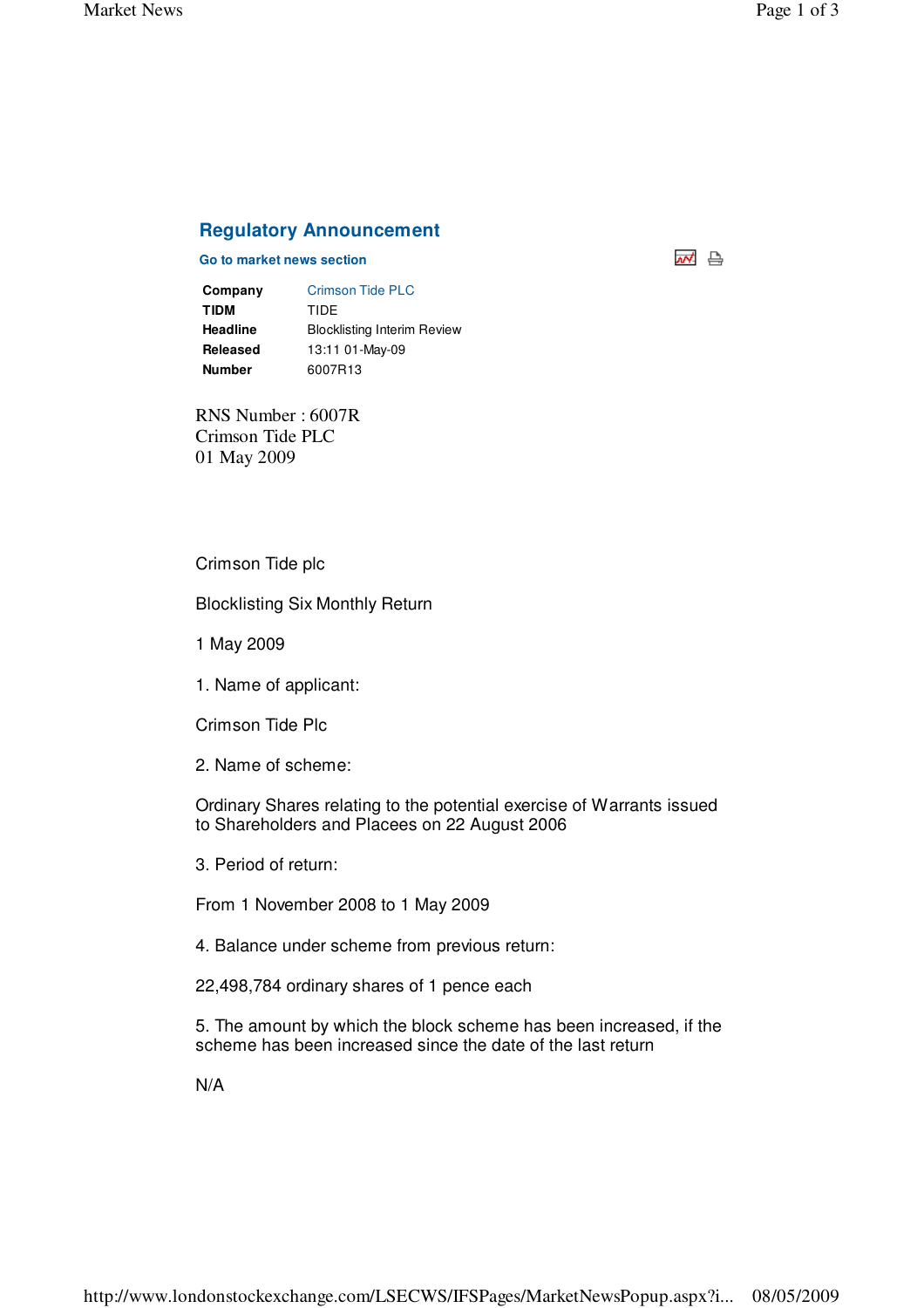6. Number of securities issued/allotted under scheme during period:

Nil

7. Balance under scheme not yet issued/allotted at end of period

22,498,784 ordinary shares of 1 pence each

8. Number and class of securities originally listed and the date of admission:

22,573,500 ordinary shares of 1 pence each on 31 October 2006

9. Total number of securities in issue at the end of the period

318,990,642 ordinary shares of 1 pence each on 1 May 2009

Name of contact:

Steve Goodwin

Address of contact:

Tavern Cellars

39/41 The Pantiles

Tunbridge Wells

Kent

TN2 5TE

Telephone number of contact:

01892 542 444

This information is provided by RNS The company news service from the London Stock Exchange

END